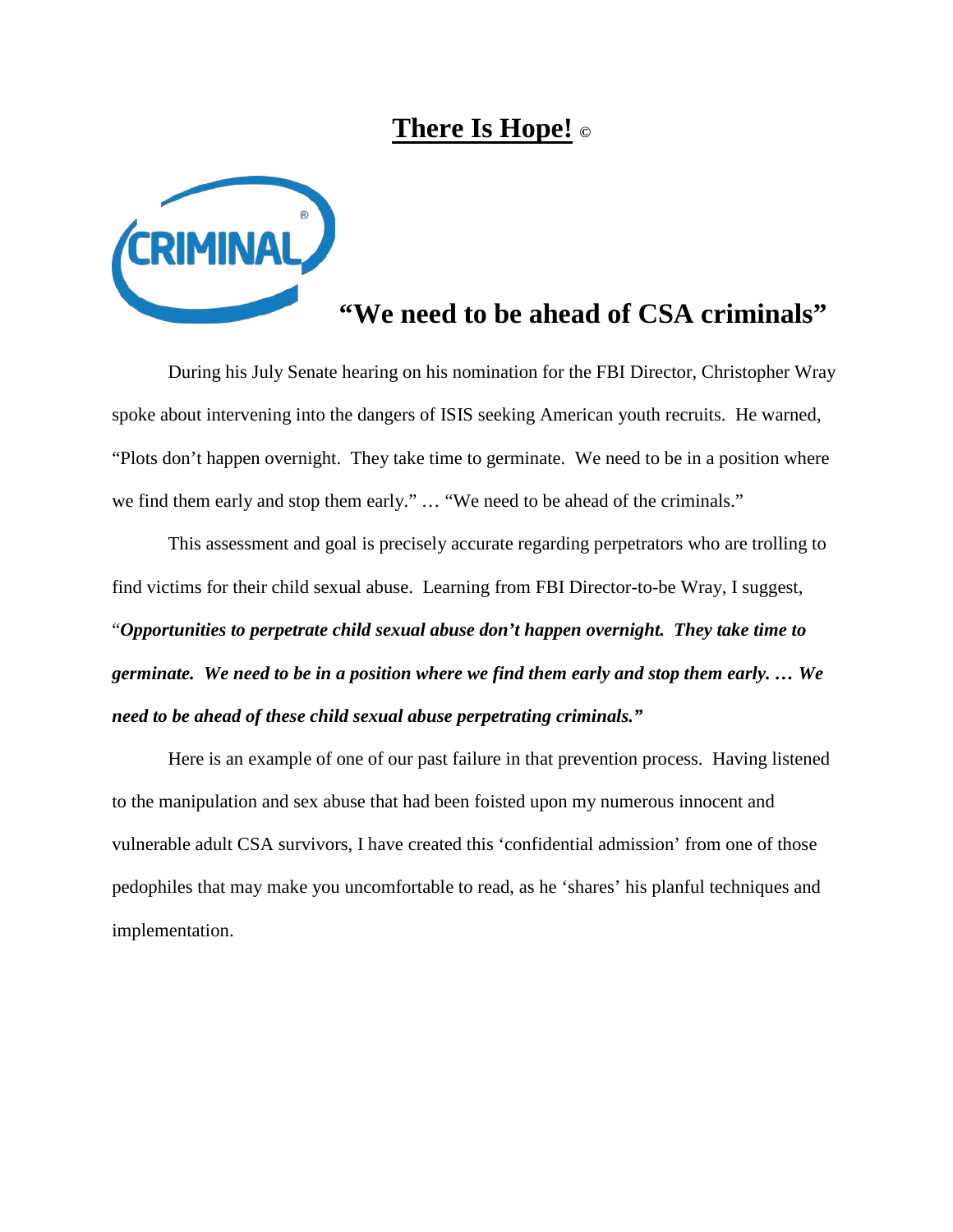

 "My name Aristotle and I am a 35-year-old science teacher in your local middle school. I love teaching science to our  $6<sup>th</sup>$  grade kids because they are so fascinating, motivating, and able to be engaged. When they are assigned a teacher who is knowledgeable and invested in their subject, utilizes creative and multi-media ways to present material, and remains approachable for discussions and extra help, kids learn better and they succeed. That is how I teach and that is the secret to my superior accomplishments for over 12 years as a teacher. Also, I am the school's Coordinator for the fall  $7<sup>th</sup>$  grade science fair projects and I coach the girls' 8<sup>th</sup> grade varsity soccer team."

"There is another reason why I spend most of my time at the school. This is the one reason you can't tell anybody, because I will vehemently deny it! Ever since I was a 16 and a junior in high school, I have been very sexually attracted to 11 and 12-year-old girls. They are so spontaneous, innocent, full of energy, attractive, unspoiled, and they need an older guy to show them interest and to give them what they want and need! I can really connect with them and engage them in a meaningful relationship, especially with those who do not have a stable home environment and they need a positive male adult role model."

"Now, as a teacher, coordinator, and coach, I get to spend loads of time with these girls, in the classroom, advising  $7<sup>th</sup>$  graders in their work on their science fair projects, and coaching the  $8<sup>th</sup>$  graders on the soccer field and in the locker-room. I must be careful with my behaviors and my words, so nobody else catches onto to my patterns and behaviors, because they wouldn't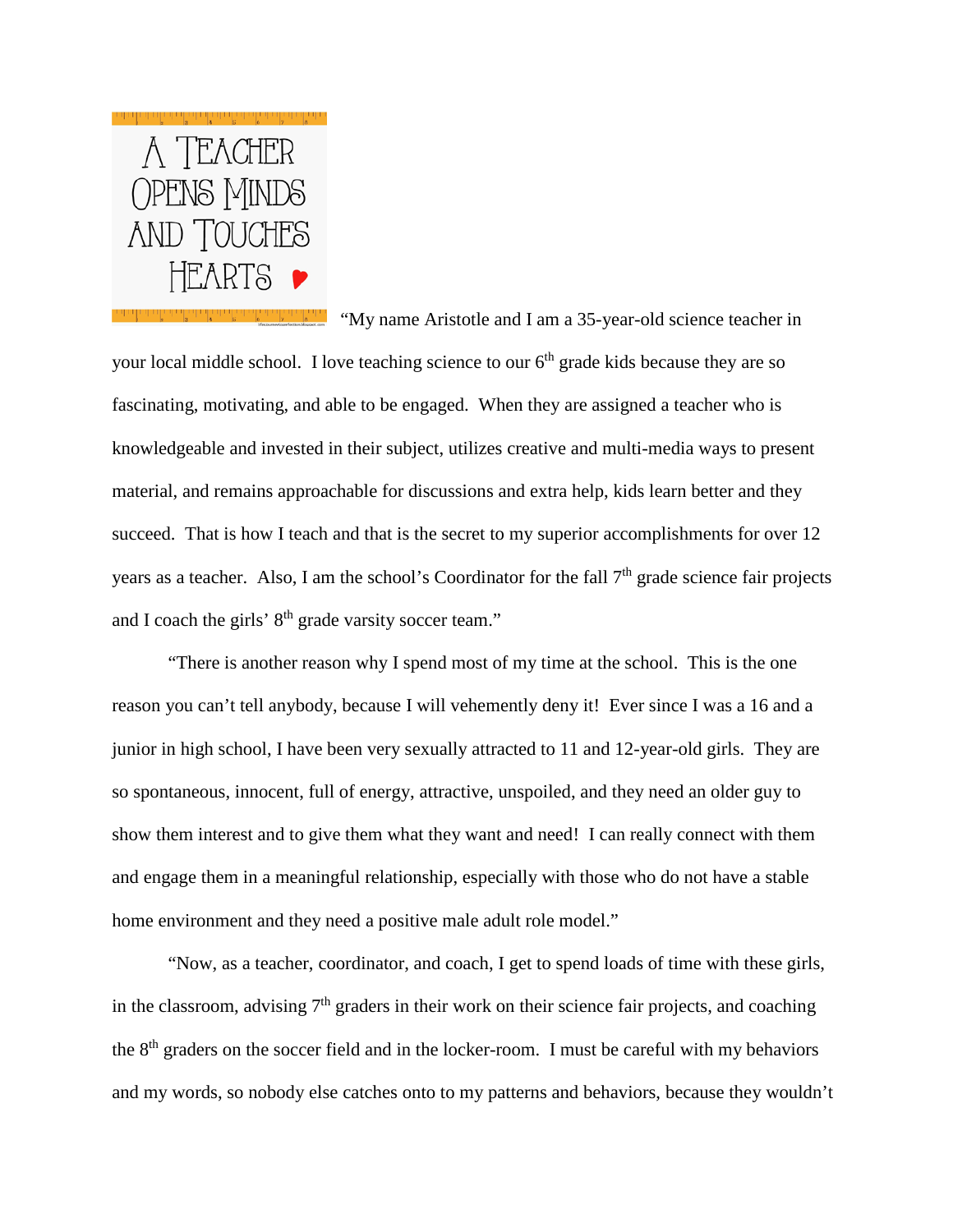understand and I would lose my job and go to jail. But I have gotten very proficient in choosing which 6<sup>th</sup> grader I connect with each year and then in keeping them apart from each other during their 3 years in our school. During the first month of the school year, I carefully select a somewhat shy, sad-looking, and socially isolated blond girl who has a pretty face, and a slowly developing adolescent body. So very sweet, inexperienced, and fresh! That really turns me on and those characteristics result in an opportunity to spend some after-school time alone with her without her having friends who are hanging around and meddling in our developing relationship. The first time that Helena has difficulty with a science assignment or she seems to have been left behind by the other kids at the end of the class period, I take the opportunity to empathize with her and suggest that she come back after school to talk about how she is feeling. I go slowly, feeling out the situation, careful to avoid getting ahead of the flow and blowing the opportunity."

"If she does return to my room after school, I make sure that there are no other kids around when I tutor her about that science concept that gave her trouble or when I provide her with support about her peer social isolation. I control myself, stay focused on the task of courting her trust, and keep my hands to myself. I may make a mild complimentary comment about her smile or the color of her hair, but I am careful to say nothing 'over the top' and continue to move ahead slowly, reminding myself to be patient. The very process of building our relationship is exciting and energizing for me. A smile during class time. A 'nice job' comment on an assignment. Each action is calculated to build our connection and trust."

"In a second after-school opportunity to build our relationship, I might ask her if she is hungry and may offer her a box of raisons from my desk drawer. I may ask a non-threatening question about her family make-up, slowly getting to know her better. In a third such meeting, I will show Helena that I remember what she has told me previously and provide her some verbal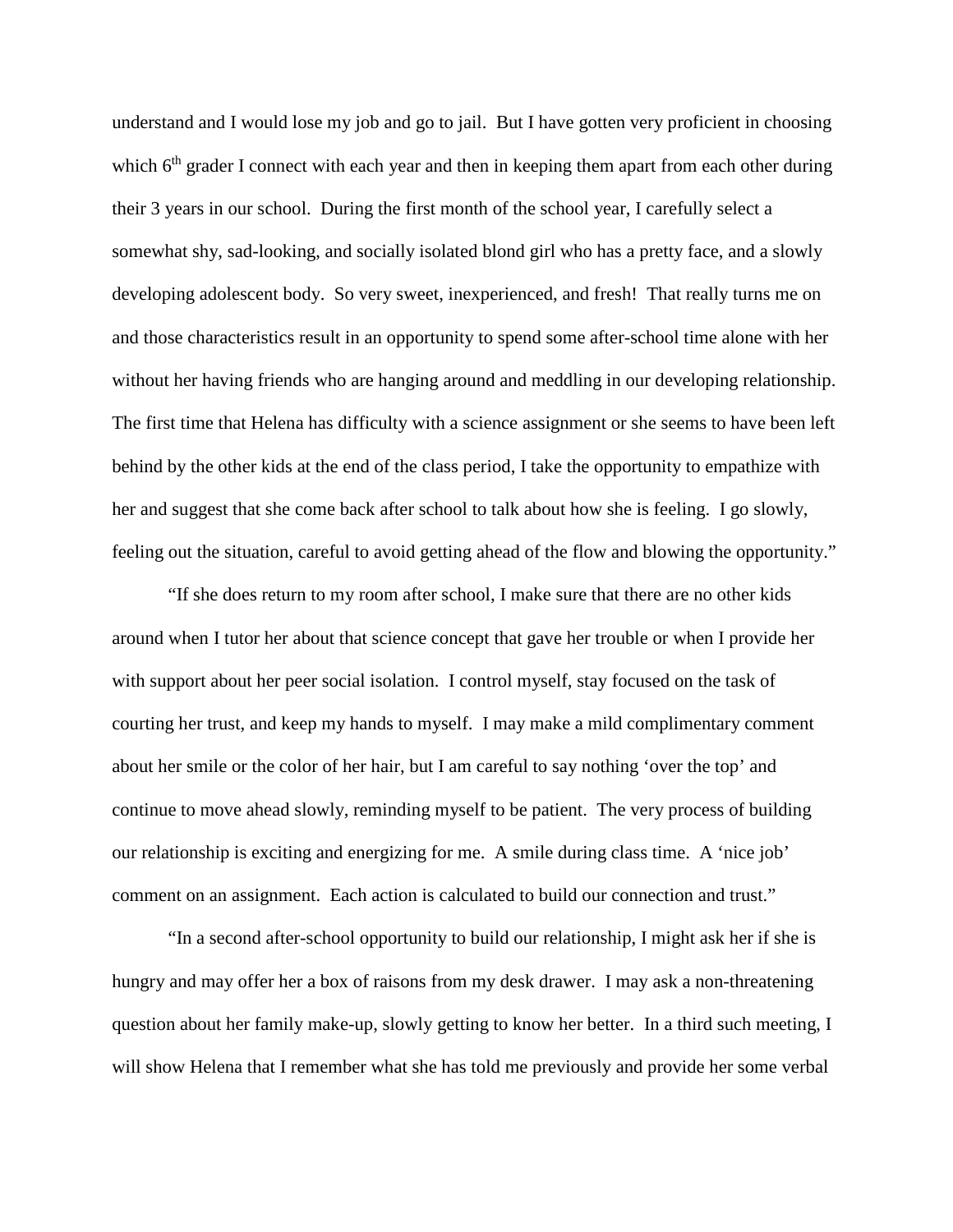solace and support about something sad she shares with me. I take the opportunity to draw a parallel between us, such as our shared Greek heritage. As she is leaving my room when the after-school bell rings, I may gently put my hand on her shoulder, look her in the eyes, and said, 'I am glad that you are in my class and you trust me. Thank you.'"

. "I must control myself and my own hormones! After she leaves my room, I usually lock my classroom door, go into the attached bathroom, and jerk off, thinking about her sweet smile, her flowing blond hair, and her long legs that I watched under her desk during her class time."

"As the weeks advance, I share with Helena a story, such as my understanding how difficult it is to move into a new community while in middle school. I fabricate, in a sad voice, 'The kids were cliquey and they were cruel to me as the new kid in the class.' Helena says that she is sorry that I went through that pain, because it is what she is experiencing right now. I reach over, gently place my hand onto hers on the lab-counter, and say, 'I am sorry to hear that you are experiencing the same sadness and rejection that I went through!'

"My heart is racing and I have a boner that I was hiding from Helena with my clip-board. After she leaves, it is time for locking the door and heading to the bathroom again!"

"The next time that I am alone in my classroom with Helena, I tell her, 'You are very special to me. I haven't told anybody else, but my dog, Zeus, died during the summer after 12 years and I was devastated. You are making a difficult start to the school year much better for me. You are like my Greek goddess. Thank you.' Helena smiles and says, 'I am sorry that your dog, Zeus, died … and I am glad that I was assigned to your class. You are special to me, also.' I lean over and plant a gentle kiss on her forehead. She smiles, shyly, and blushes."

"We slowly get more physical during after-school sessions, with a hug and a real kiss. That leads to our making plans for her to come to my apartment this weekend. I tell neighbors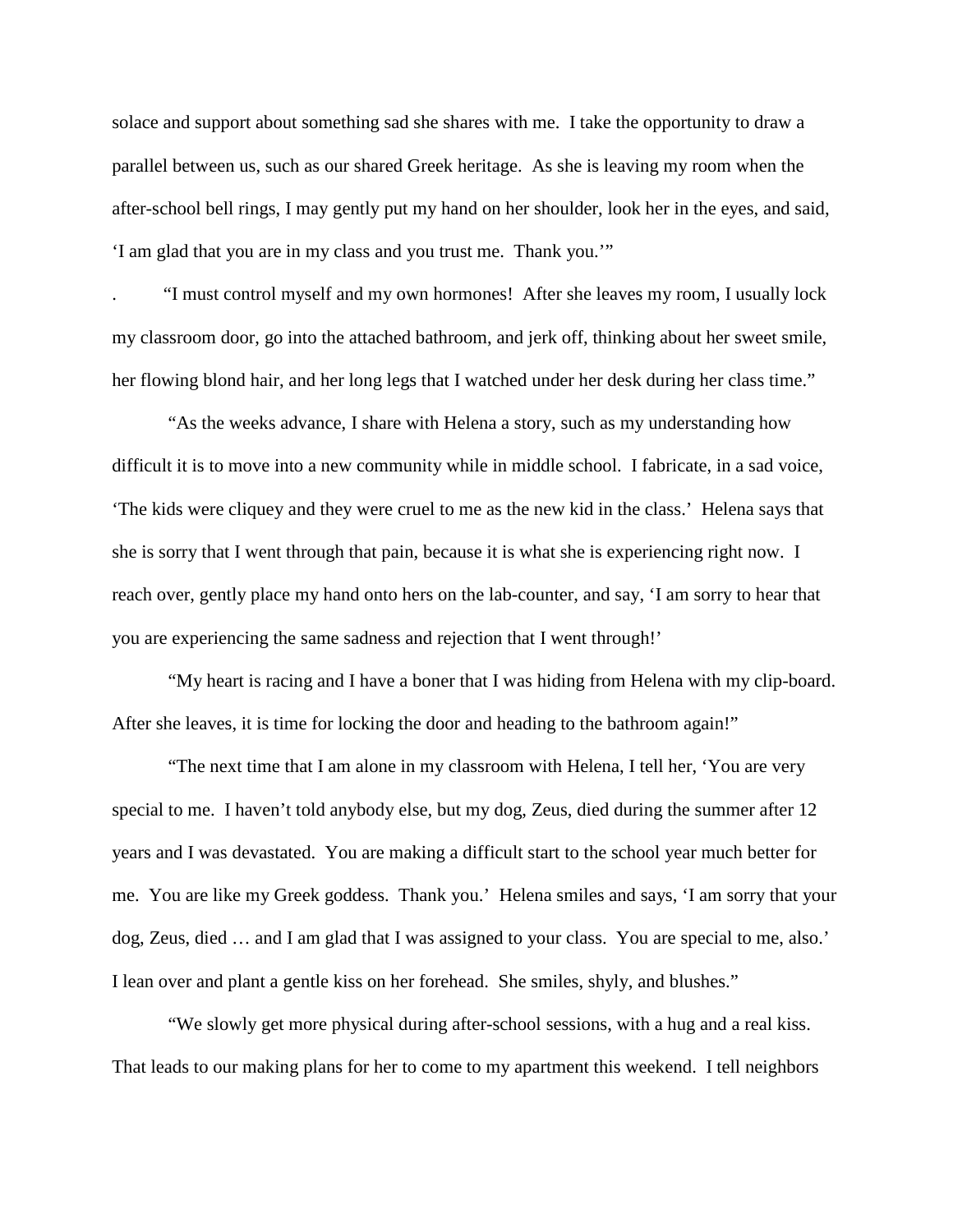she is my niece. I tell her, 'Nobody would really understand our relationship and they would just be jealous and try to separate us.' Helena says, 'I understand … and this is our private secret.'" "Game on!"

Sexual Perpetrators Manipulate Minds & Touch Body Parts.  $\odot$ 

We can and we must do better! In my Chapter 9 of There Is Hope!, I propose these dozen preventative and interventive steps that I have garnered from experience and consultation with experts in the field, working together "For A Better and Safer Tomorrow!":

1. Better prepare our children for life and for adulthood.

2. Be honest in our society about who primarily it is from whom we must protect our kids!

3. Utilize in your practice-setting the "Finding You're A.C.E. Score" to identify folks who have been victimized in childhood and intervene into the myriad of negative health related consequences of having a score of four or higher!

4. Increase our scientific, medically-based knowledge of pedophilia and pedophiles.

5. Identify potential child sexual abusers before they ever abuse anybody!

6. Provide those who self-identify as 'potential' offenders with effective treatment.

7. Do a more competent screening of folks whom we allow to have access to our kids.

8. Early Intervention: Catch the child sexual abuse occurrences sooner.

9. Police Departments benefit their communities with the specialized "Sex Crimes Unit".

10. Prisoners Need Counseling Services.